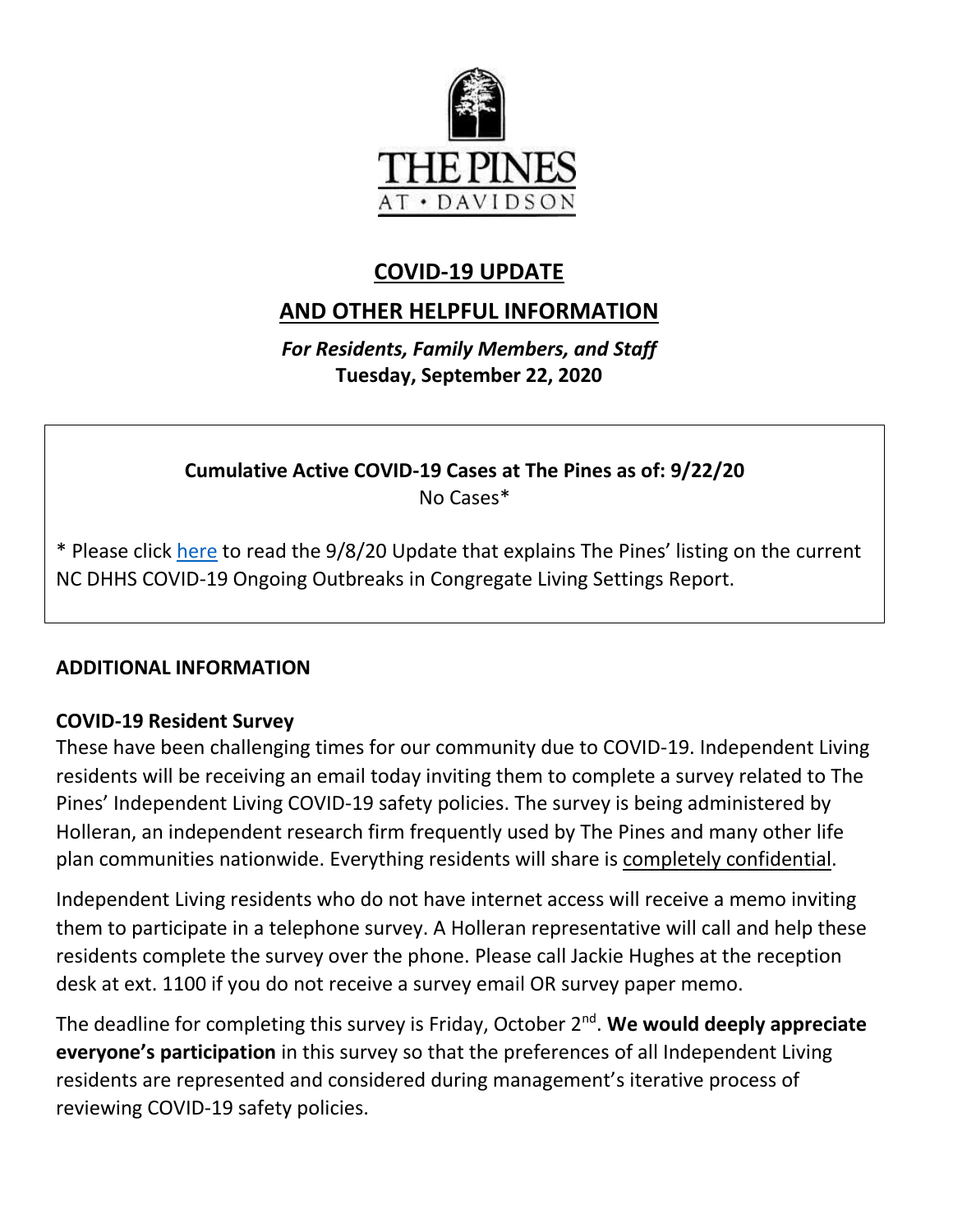## **Construction Corner**

Rodgers Builders has provided the following update regarding the rebuilding project: [Rodgers.](https://www.mycommunity-center.com/filephotos/463/2020-09-18%20Weekly%20Update.pdf) Here are some highlights:

- New Nursing Wing: flooring, door hardware and casework continues.
- Villa #1: corridors are receiving a first coat of paint; countertop installation begins
- Villa #2: corridor drywall work and countertop installation continues.
- Phase 4/5 Dining: soffit and wall framing takes place.
- Davidson Room: drywall hanging on first floor.
- Fitness Center: drywall hanging begins
- Sitework: pouring curb at traffic circle to loading dock.
- Photos (from left): Nursing Wing sunroom; Villa #1 rear exterior; new Davidson Room.







## **Concert on The Pines' Green**

Last Saturday's outdoor concert was a great success. The music was beautiful. Many thanks to resident Cathy Baily, who helped Wendy Tobin make this event possible. Staff member Nancy Ellington and resident Bob Millikin kindly set up tents and chairs. Chef Jamie prepared tasty snacks and the Culinary Department also provided wine. Here are some photos from the event, including ones offered by resident Art Englebardt: